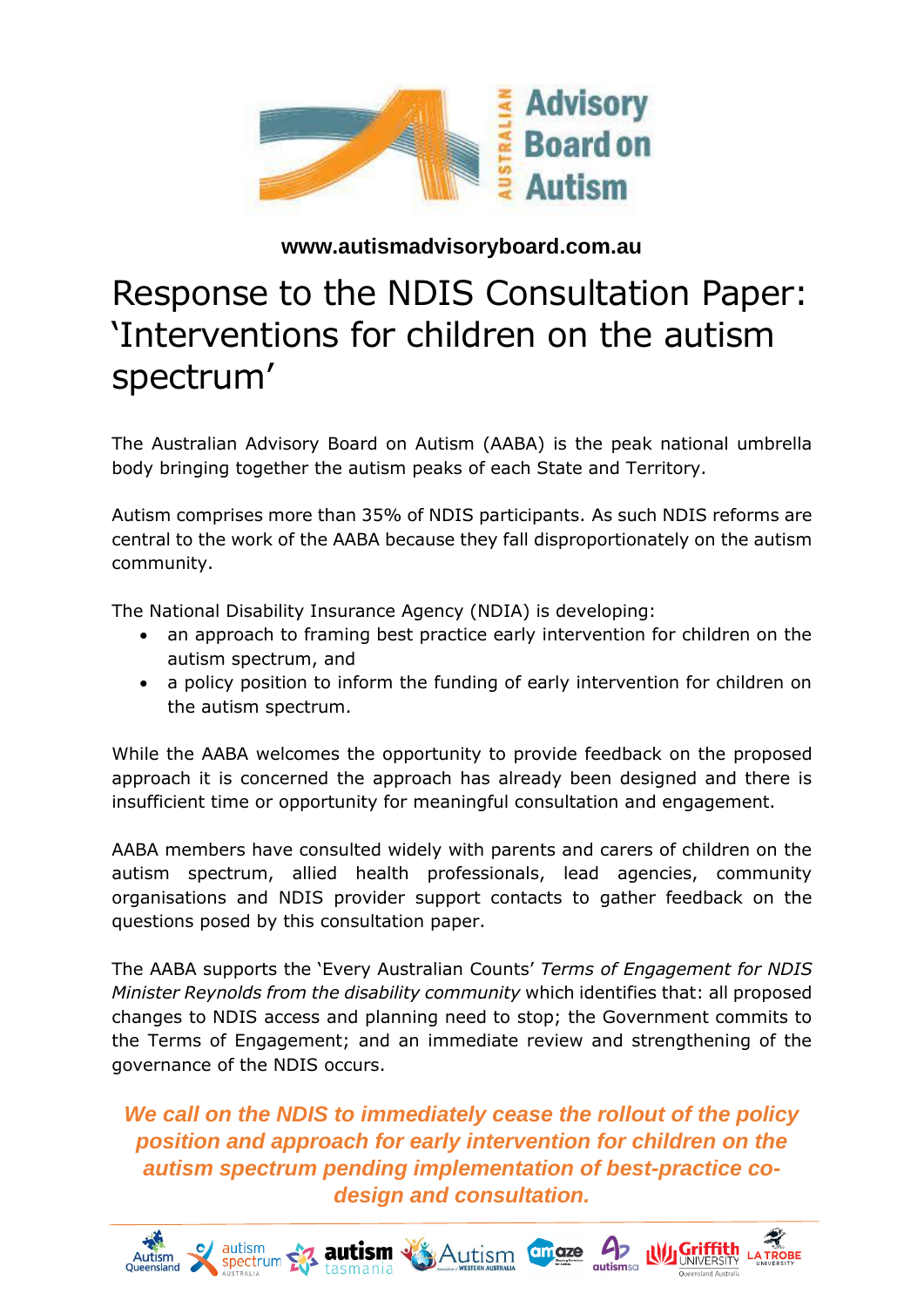Following is an outline of our collective concerns regarding the inadequacy of the consultation process, limitations in the policy position and proposed approach, and recommendations for a better approach to best practice in early intervention for children on the autism spectrum.

# INADEQUACY OF THE CONSULTATION PROCESS

- i) The NDIA have released multiple Consultation Papers over a short period with no time for actual consultation. They have been developed exclusively by NDIA staff and demonstrate limited understanding of current attitudes towards supporting people with disability and the social model of disability.
- ii) The release of multiple consultation papers over a short period of time significantly impacts AABA organisations - all of whom have core workloads that focus specifically on supporting people on the autism spectrum and their families. The unfunded weight of responding to the stream of NDIA consultations is challenging and unreasonable.
- iii) There is no information available as to where the current consultation paper fits with broader reforms across the NDIS, including policies around plan flexibility, independent assessments and supporting young children and their families early, to reach their potential.
- iv) People on the spectrum, their families and providers must be able to provide meaningful input to the design of intervention supports, not after the draft Papers have been developed.
- v) 'Information sessions' offered by NDIS staff for families, participants and providers consist of the presenter reading key points in the papers and being unable to answer questions from attendees about how aspects will be implemented, the rationale behind them, or engage in any meaningful discussion on concerns raised by attendees.
- vi) The easy-read version of the current consultation paper provides limited information and fails to provide details of the proposed funding framework. This oversight potentially prevents the inclusion of many in the consultation process.

# LIMITATIONS OF THE POLICY POSITION AND PROPOSED APPROACH

#### *The Paper both misrepresents and lacks representation of children and families*

i) The model seems to indicate a diagnosis of Autism Spectrum Disorder (ASD) is required to trigger the proposed funding model; this is not appropriate as many children will not have a diagnosis.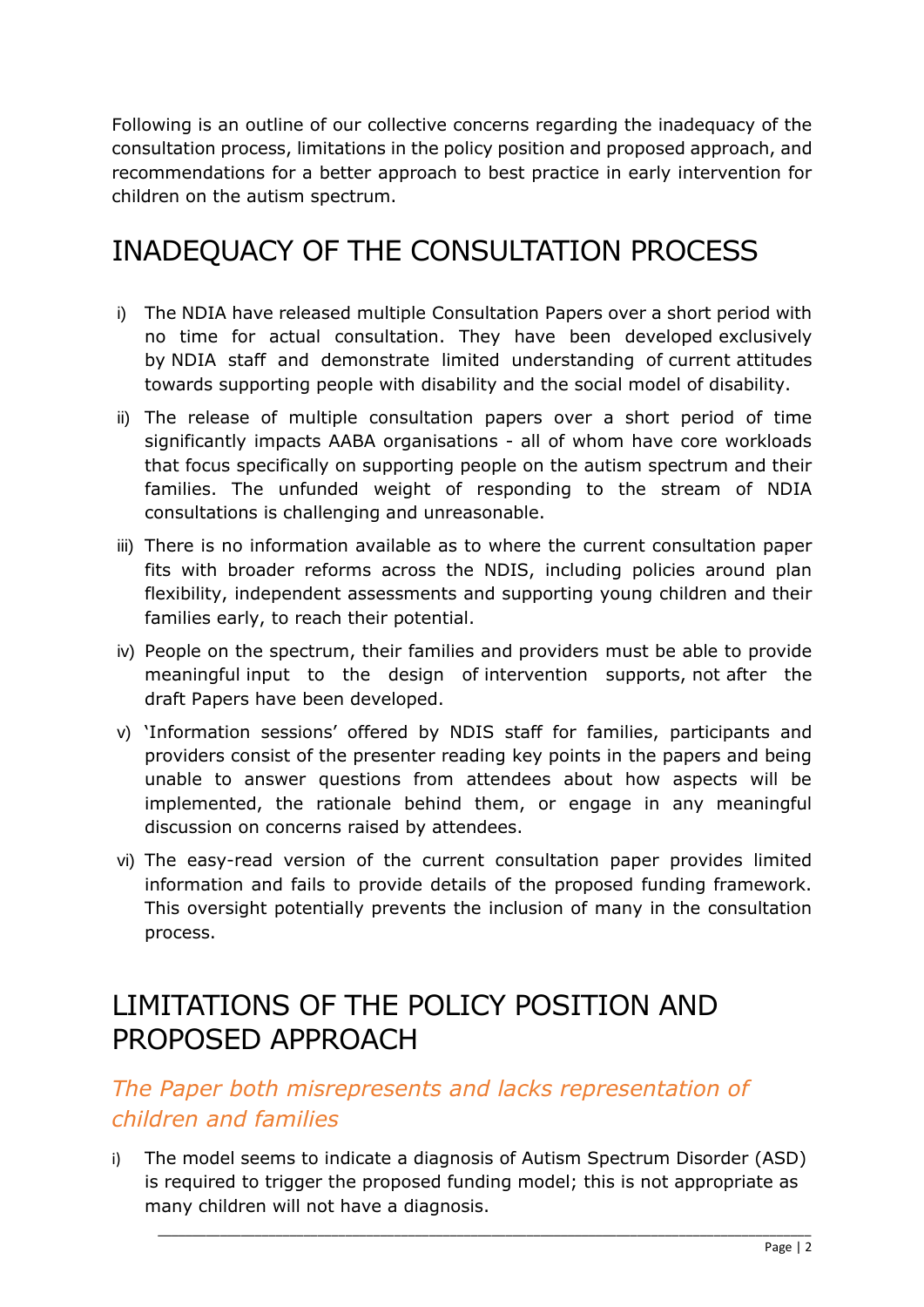- ii) The complexity of needs for individuals on the autism spectrum and their families is not reflected. Co-occurring conditions and behaviours of concern are prevalent in this population, and families may have additional demands that impact capacity to support their child on the spectrum (e.g., rural locations, low socioeconomic, Culturally and Linguistically Diverse and Indigenous backgrounds and the support needs of other children, other family members on the spectrum, elderly or unwell family members).
- iii) Australian Bureau of Statistics data (2017) indicates that two of three people on the spectrum have profound or severe disability.
- iv) A diagnosis of ASD represents pervasive impacts across domains of development. There is no consideration the identified 'areas of need' have substantial impact across a child's and family's functioning, across environments and across the life span. To reduce this experience to an 'area of need' in a table is inappropriate.

# *There is no representation of holistic planning that allows for the provision of capacity building supports through familycentred practice*

- i) The principles and case studies included suggest that interventions delivered by mainstream services providers will form a substantial component of the child's early interventions supports. A key case study suggests that six hours per week of intervention will be provided by early educators - a large proportion of the required intervention to support a recently diagnosed 3-yearold child on the autism spectrum.
- ii) Evidence suggests early childhood programs and schools are struggling to successfully include students on the spectrum (Autism Queensland, 2017). Many families change early childhood programs and schools frequently in search of a program or school that can meet their child's needs, while other families elect not to send their child to an early childhood education service, or to home school.
- iii) Substantial input is required to provide education for these mainstream service providers about autism and how to best support inclusion and participation. No information is provided in the consultation paper or any other forum as to how this issue will be addressed.
- iv) There is no recognition that such divisive responsibilities make it likely children and families will fall between the gaps.
- v) There is no acknowledgement that it is exhausting, distressing, overwhelming and incredibly unsupportive for families to navigate systems that present barriers directly related to their child's disability, and the family's functioning.
- vi) There is no reference to family-centred practice. There is no reference to how parents' perspectives will be gathered and included in the holistic plan,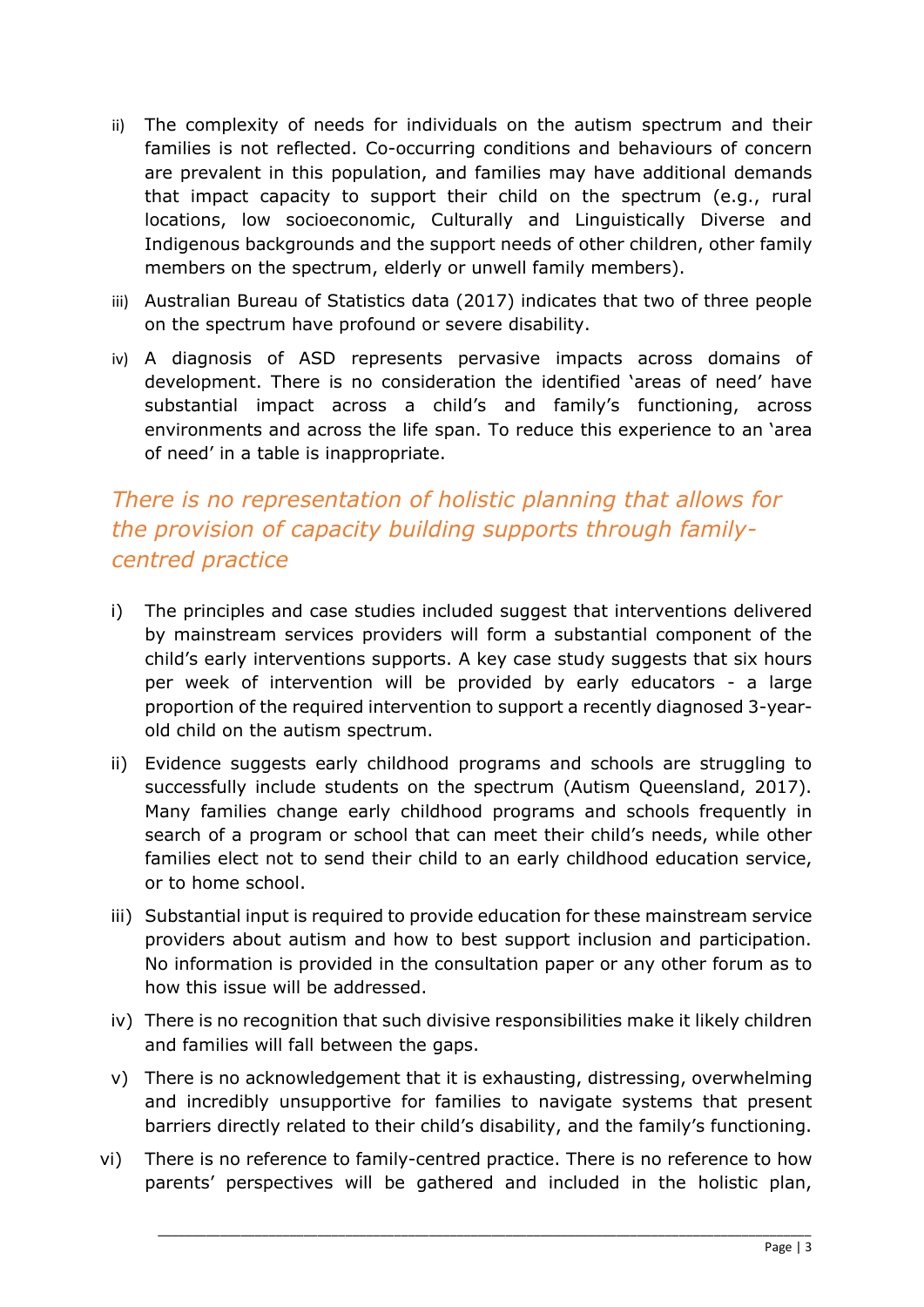including parents who have multiple children with and without disability, other family responsibilities and/or barriers to employment.

- vii) Families have limited access to the practice guidelines and research evidence as the NDIA-commissioned Autism CRC report 'Interventions for children on the autism spectrum: A synthesis of research evidence,' published in 2020 (Whitehouse et al., 2020) includes highly technical language and complex statistics.
- viii) Supports outlined in this proposed funding framework do not allow for holistic planning as they exclude specialist supports provided in typical settings such as early education, community, home, or school (requiring providers to travel to and from settings). It also excludes specialist supports directed towards parent/carer involvement and capacity building, particularly for those families with complex support requirements.
- ix) There is no attempt to move away from a medical model approach.
- x) Families are not supported to access a range of relevant professionals, including educators, allied health assistants, music therapists and support workers. The model exacerbates the existing allied health workforce shortage.
- xi) There is poor operationalising of key messages into indicative levels of funding that offer categorised funding options for children who are diverse and require individualised supports.
- xii) There is a disconnect between the use of the term 'holistic', whether related to planning, assessment, or anything else within the Paper and the funding model.
- xiii) Children on the autism spectrum need a supportive structured environment as their first transition from home. If this cannot be provided in a mainstream setting, specialist services provide a safe learning environment for the child to learn skills in preparation for transition to their local school or early childhood education program. The proposed model does not consider this option.

### *The Consultation Paper assumes an independent assessment process*

- i) This consultation paper is based on the erroneous premise that a functional assessment is a valid tool for identifying levels of need/funding. Proposed changes to policy processes for independent assessments for all NDIS participants are currently paused due to strong feedback from participants and providers.
- ii) The inappropriate nature of an independent assessment process has already been addressed in previous consultations. All concerns expressed in response to the NDIA's Consultation Paper on Independent Assessments apply to this proposed model.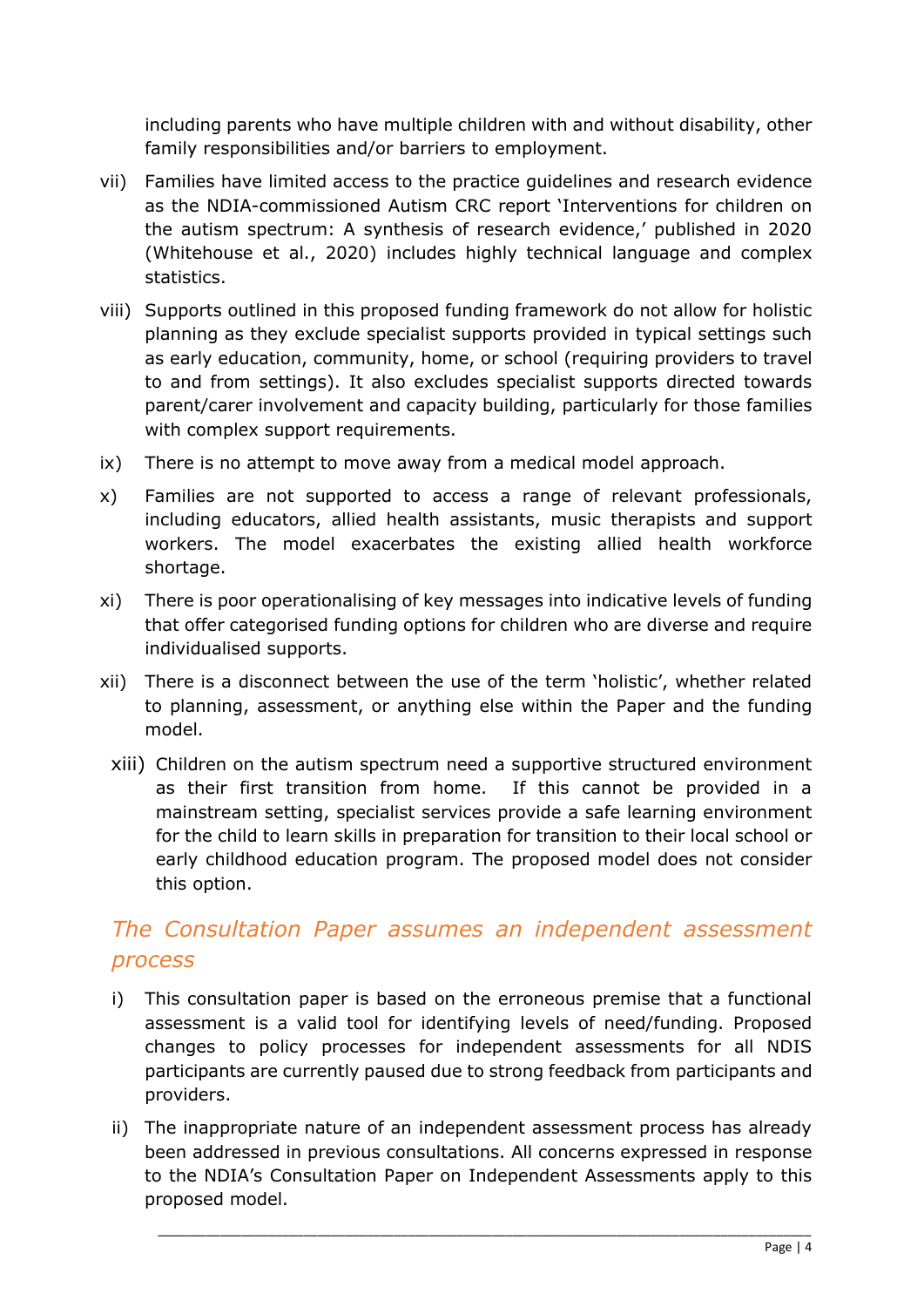# *The research cited as a reference point has been misrepresented*

- i) Key recommendations from the Autism CRC report have been ignored. Of central importance is the need to include three core elements of evidencebased practice to guide decision making: research evidence, individual preference, and clinical experience.
- ii) The Autism CRC report calls for the development of a consensus-based guideline for early intervention, with comprehensive practice recommendations. This has not been factored into the consultation paper.
- iii) Reference to the Autism CRC report as the only informing source to best practice guidelines substantially limits growth and future research, as well as families' choice and control - it fails to recognise the importance of emerging practices that are evidence-informed.
- iv) As acknowledged in the Autism CRC report (Page 99), a limitation is the focus on intervention categories and practices, and not techniques. For this reason, the review does not include some widely used intervention techniques that have been deemed as evidence-based in previous reviews.
- v) Reviews of interventions were excluded because they did not include one clinical trial and/or controlled clinical trial. This meant that reviews of interventions based solely on Single Case Experimental Designs were not included. Yet, interventions such as visual schedules and work systems have been supported in other evidence-based reviews which include the evidence supported by Single Case Experimental Designs.
- vi) The Autism CRC report and the paper fail to adequately examine intervention intensity. 'Early Intervention for Children with Autism Spectrum Disorders: Guidelines for Good Practice' (Prior & Roberts, 2012) is a standout paper on best practice guidelines and remains current and useful in its ability to inform policy and practice. Of note, this paper discussed amount of intensity for best practice intervention.

#### *Proposed 'levels of funding' is a fundamentally flawed approach*

- i) Indicative levels of funding are a direct contradiction to the Autism CRC recommendations. Their report did not consider matters of funding and should not be used to assert a levels-based funding model.
- ii) The Autism CRC report found there was inconclusive evidence to determine whether the amount of intervention influenced the effectiveness of the intervention. However, this finding did not provide clear evidence on the minimum or maximum amount of intervention to achieve effectiveness, nor the ideal frequency or duration of the intervention program. This finding does not provide a rationale for the proposed funding levels, nor a rationale for reduced funding which may effectively be the outcome for many children with high support needs if these funding levels are implemented.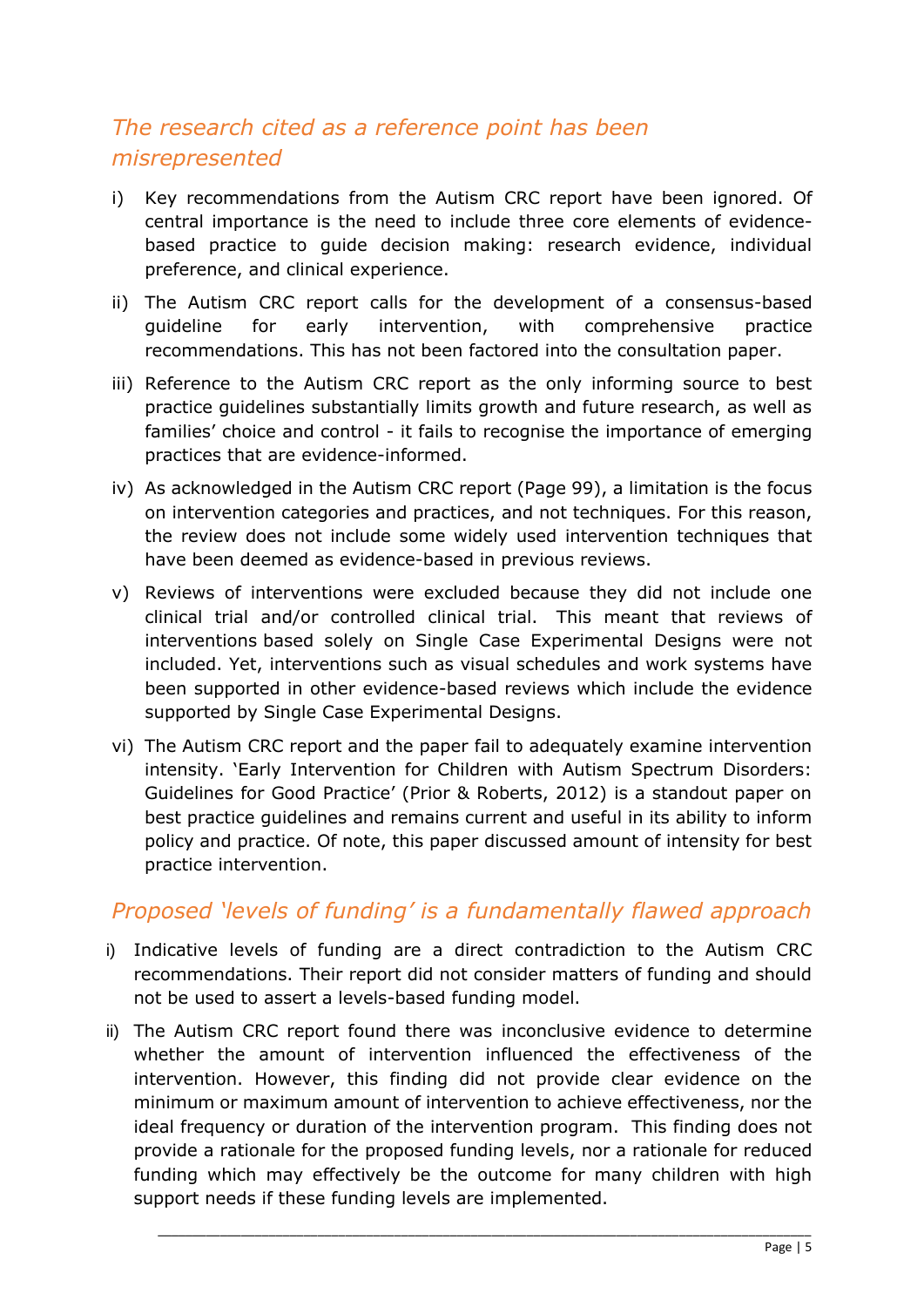- iii) Many parents whose children are currently receiving early intervention services report they will be unable to continue to access supports their child/ren and family require under the proposed changes. Families are distressed about the proposed reduction in supports that have previously been deemed reasonable and necessary.
- iv) There is no transparency as to how budgets would be calculated. For example, how is a dollar value assigned for the functional impact of reduced mobility, compared with impaired communication?
- v) Indicative levels lack the flexibility to cater for the high level of complexity of individual needs for children on the spectrum and their families.
- vi) Multidisciplinary therapy, which the NDIA acknowledges to be of the highest benefit to children on the autism spectrum, would not be possible for many children with such low levels of funding.
- vii) Based on the provided funding levels, providers will have reduced capacity to offer beneficial models of practice. This will compromise future research and ongoing improvement of services.
- viii)Funding bands reinforce the sensation of the NDIA's distrust of early childhood intervention specialists who work to develop informed knowledge of the child's level of need.
- ix) Implementation strategies are recommended for providers which are contrary to agreed best practice of individualisation of services for children and families i.e., one childcare visit per term, a mix of weekly or fortnightly therapy sessions.
- x) There are concerns about the qualification of the NDIS personnel who will interpret the level of a child's function that will determine the level of their funding.

## *The assumed decrease of supports as a child ages is misinformed and detrimental*

- i) It should not be assumed the support needs of children on the spectrum will decrease as they age, or as they begin school. There is compelling evidence of better outcomes when support is increased at all points of transition across the lifespan.
- ii) Autism Spectrum Disorder is defined by the Diagnostic and Statistical Manual of Mental Disorders (5th ed.) as a lifelong condition (American Psychiatric Association, 2013).
- iii) Unlike many disabilities that are identified at birth, autism is not diagnosed on average until the age of four when the child is likely to be entering mainstream services such as childcare or schooling. Their support needs also extend across the lifespan. Information collected from AABA organisations showed over a third of responding families received a diagnosis for their child when they were aged between six and 12 years.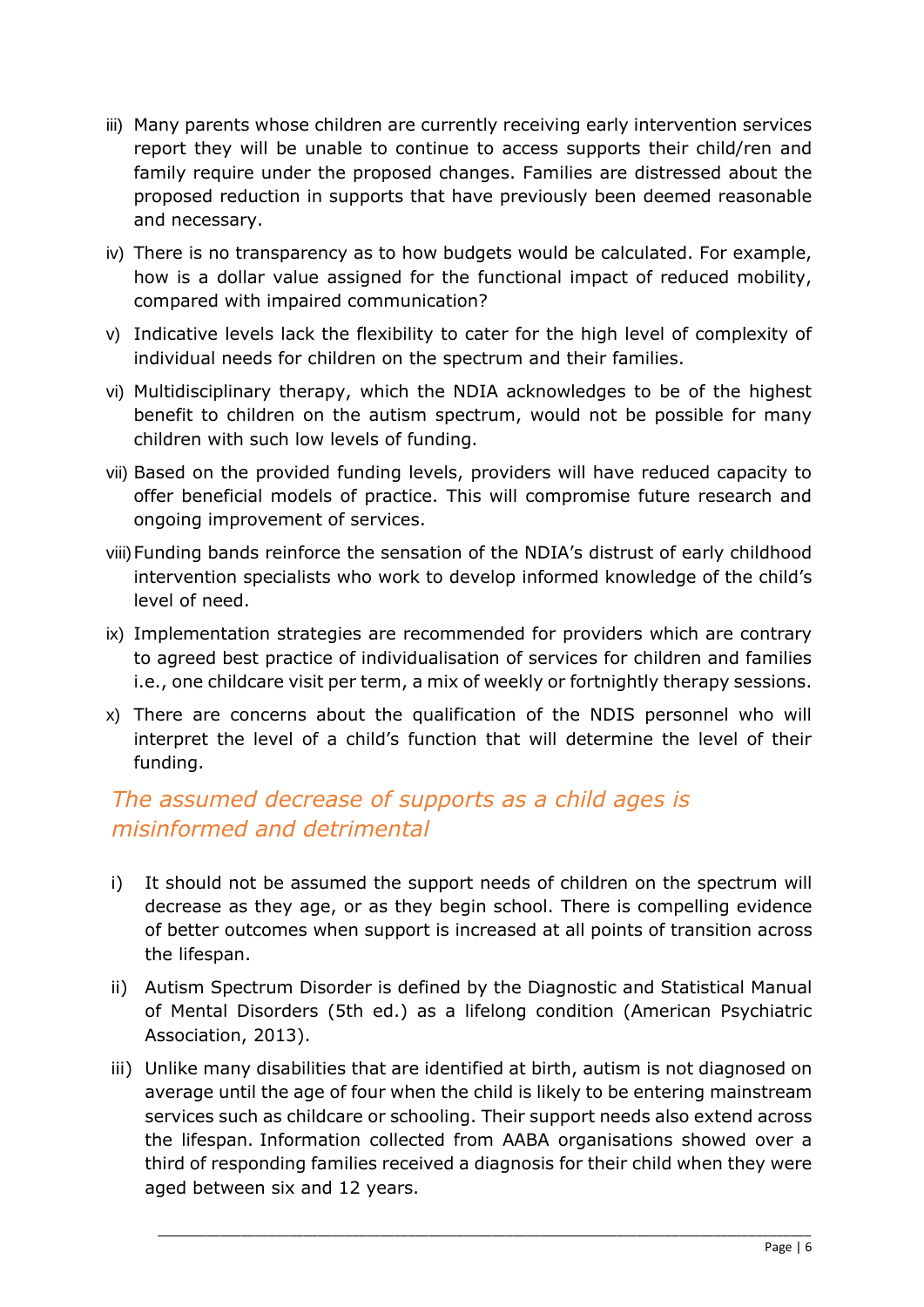- iv) More supports are often required during the school years when children are challenged by complex social environments, greater demands for independence, academic pressures, and increased stimulatory environments.
- v) There is the additional risk of disadvantaging large sections of the population, including females and children from rural and remote areas, Indigenous and Culturally and Linguistically Diverse families who often receive a diagnosis later in life, often not until they have started in a school setting.

## *Allocation of children to bands of functional impact is fundamentally wrong*

- i) In line with best practice guidelines, supports need to be individualised to meet the specific needs of children on the autism spectrum and their families.
- ii) There are no assessment tools that can be used to allocate children with disability into bands of need.
- iii) Identification of a child's support needs across all affected areas of development requires input from a range of professionals. It is against professional standards and unfeasible for a child's support needs to be assessed and allocated by a sole clinician or planner.

# *The delivery of Short-Term Early Interventions by Early Childhood Partners is questionable*

Early identification and intervention for children on the autism spectrum are widely regarded as two of the most important factors for improving long-term outcomes.

- i) The AABA rejects that "many children on the autism spectrum will benefit from short-term early intervention that is delivered through our early childhood partners and may never need to become participants of the Scheme" due to lack of evidence.
- ii) There is no information available about the quality, efficacy or cost-efficiency of Short-Term Early Intervention (STEI) delivered by NDIS partners.
- iii) The specification that this STEI is generally for up to 12 months and, "If the child develops more severe and persistent functional impacts, they may access another period of STEI…", presumably for another 12 months, is deeply concerning. It is unacceptable for a child on the autism spectrum to have delayed access to targeted and specialised early intervention.
- iv) There is robust research that supports that targeted, specialist early intervention for children with a diagnosis of autism will minimise the trajectory of the disability (e.g., Clark, Vinen, Barbaro, & Dissanayake, 2018; Dawson et al., 2012; Estes et al., 2015; Green et al., 2017).
- v) Children who present to NDIA without having received a diagnosis need to be linked in with a paediatrician and simultaneously receive short-term supports to ensure early access to diagnosis and specialist early intervention. There is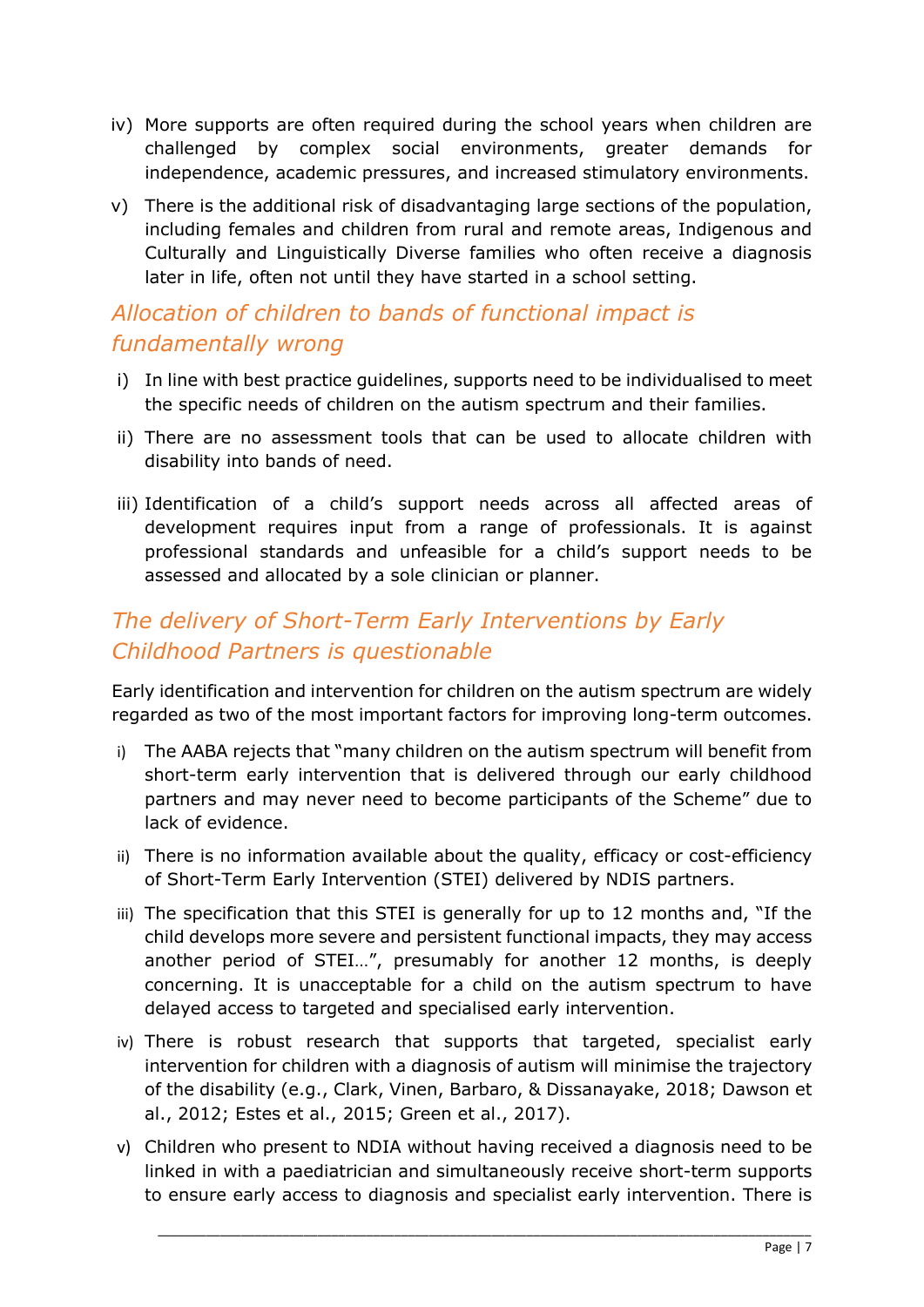no indication this would be undertaken by the Early Childhood Partners as part of STEI.

### *'Transition out of the Scheme' approach is fundamentally flawed*

- i) This assumes once outcomes are achieved, the child's environments remain unchanged. It shows no understanding of autism and the significant challenges experienced by children on the spectrum that are exacerbated at as they move through life stages and transition points. Support needs to be ongoing and flexible to meet the needs of the child and family at different points in time.
- ii) It assumes schools and community environments have the skills, knowledge and capacity to support children on the autism spectrum independently.
- iii) Families have told us repeatedly that support needs are not reducing over time and they are not being listened to at a crucial stage where appropriate supports would make a difference to long term outcomes for young people.

# *In summary, investment in these proposed changes will not deliver the stated sustained positive outcomes and will place an unacceptable burden on families.*

*"Myself and my husband are getting stressed out in taking care of him. We have to take care of our two daughters as well. Therefore, it is very difficult for us to bear the burden …. and we will be broken both personally and financially".*

*Parent of a 4-year-old on the autism spectrum*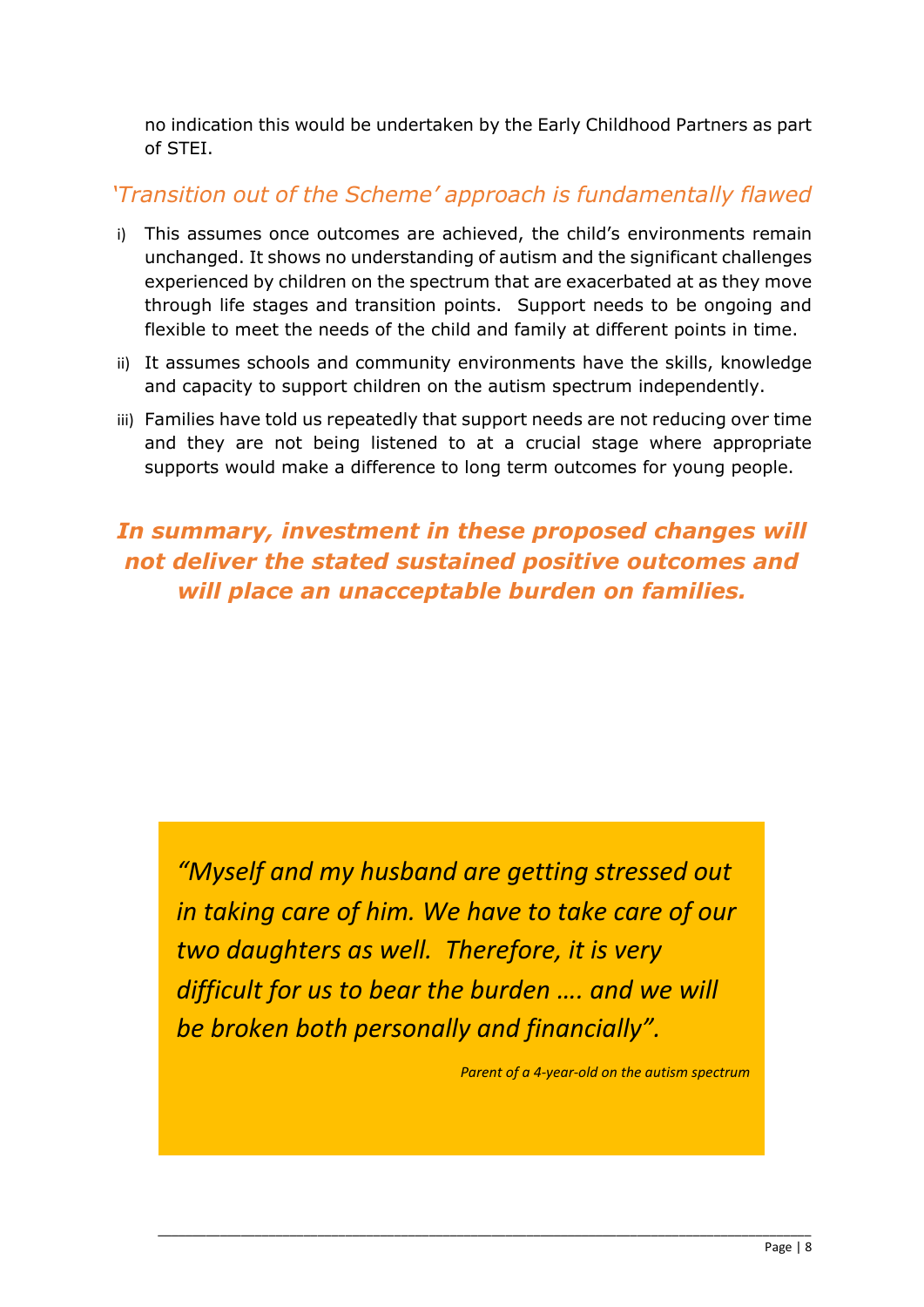# AUSTRALIAN ADVISORY BOARD ON AUTISM RECOMMENDATIONS

- 1. Immediately cease the rollout of this approach and policy position on intervention for children on the autism spectrum.
- 2. Engage in co-design with participants, families, carers and the sector for a solution best supported by evidence.
- 3. Shift autism interventions to allow cultural and practice changes that create inclusive communities for both the child and their families and carers.
- 4. Provide accessible information to enable choice and control to all families of children on the autism spectrum.
- 5. Undertake economic modelling to further understand the supports required to reduce the trajectory of disability related to a diagnosis of autism.
- 6. Outsource a robust and transparent evaluation of the methodology applied to the indicative levels of funding, including the funding amount allocated to these levels.
- 7. Individualised approaches to planning and funding are essential.
- 8. NDIS ECEI partners should be required to register as an Early Childhood Practitioner based on evidence of their practice, skills, training and support and supervision structures. This would be in line with the rigorous processes in place for current registered providers to provide evidence of the provision of quality intervention and the NDIS Quality and Safeguards Commission regulations for the registration of PBS Practitioners.
- 9. A registration requirement for all early intervention providers that offers public protection by ensuring principles and standards commensurate with this scope of practices are met.
- 10. All processes undertaken by NDIA should be subject to review and appeal.